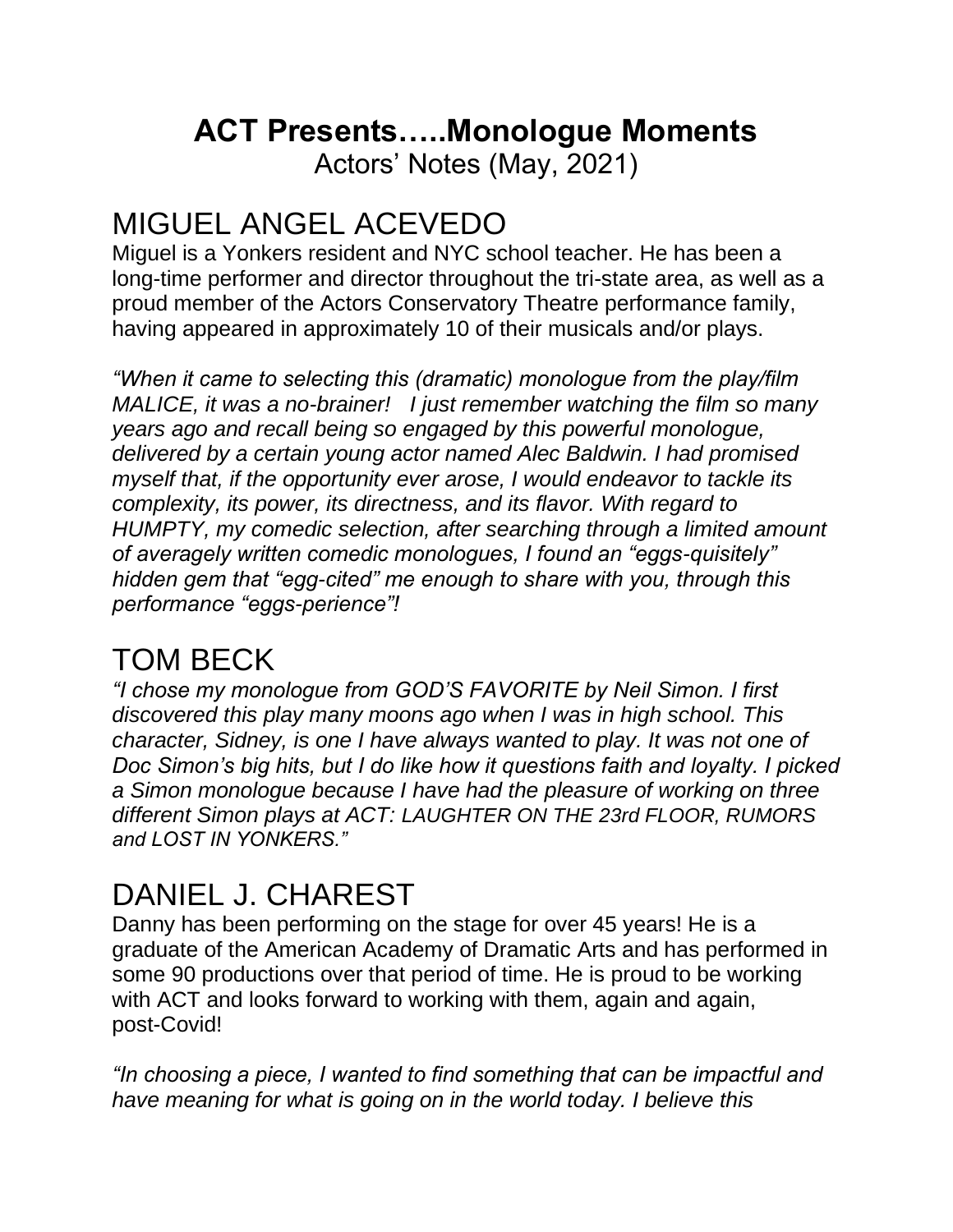*monologue from NETWORK hits the mark with a bullseye! I think it combines the right piece at the right time and if I may humbly say with the right actor!"*

# TONI FAZIO

Toni is originally from Mount Vernon, then moved to Tarrytown, and presently lives in White Plains with her husband, two kids, and her dog, Stella. She auditioned for her first play in the fourth grade and has been auditioning ever since. Toni is no stranger to ACT. BREAKING LEGS in 1996 marked her first appearance on the ACT stage. Her most recent performance was ACT's 2019 production of LOST IN YONKERS. In total, she has performed in 7 ACT shows. (Thank you, Arlene!)

*"I am performing monologues from WHERE'S MY MONEY? (Natalie) by John Patrick Shanley and BROADWAY BOUND (Kate) by Neil Simon. I chose these plays because I am a huge admirer of both playwrights. They both write women characters well and both characters and playwrights hail from New York - right up my alley!"*

## LINDA FITZGERALD

*"It's been a little more than 30 years since I played the role of Queen Aggravain, the main antagonist of Mary Rodgers' musical comedy ONCE UPON A MATTRESS. I had such fun portraying this self-centered, selfish*  person  $\circledast$  and when the opportunity arose to do it again, I couldn't resist! *The musical itself is very humorous and entertaining. I hope you enjoy this small segment of the show."*

# TOMMY LLOYD

Tommy has been involved with ACT since 1976. Although ACT has always been "home," both performing as well as stage managing some of the Jr. productions, he's also been involved with theater throughout Westchester County. Along with his love for theater, music has always been a big part of his life - as a songwriter, guitarist, and singer. He's very grateful to currently be working with some wonderful musicians who are helping make his dream come true... an album of original songs.

*"To me, TWELVE ANGRY MEN is a wonderful play on so many levels - the characters, their personalities, their beliefs. Twelve men, who probably*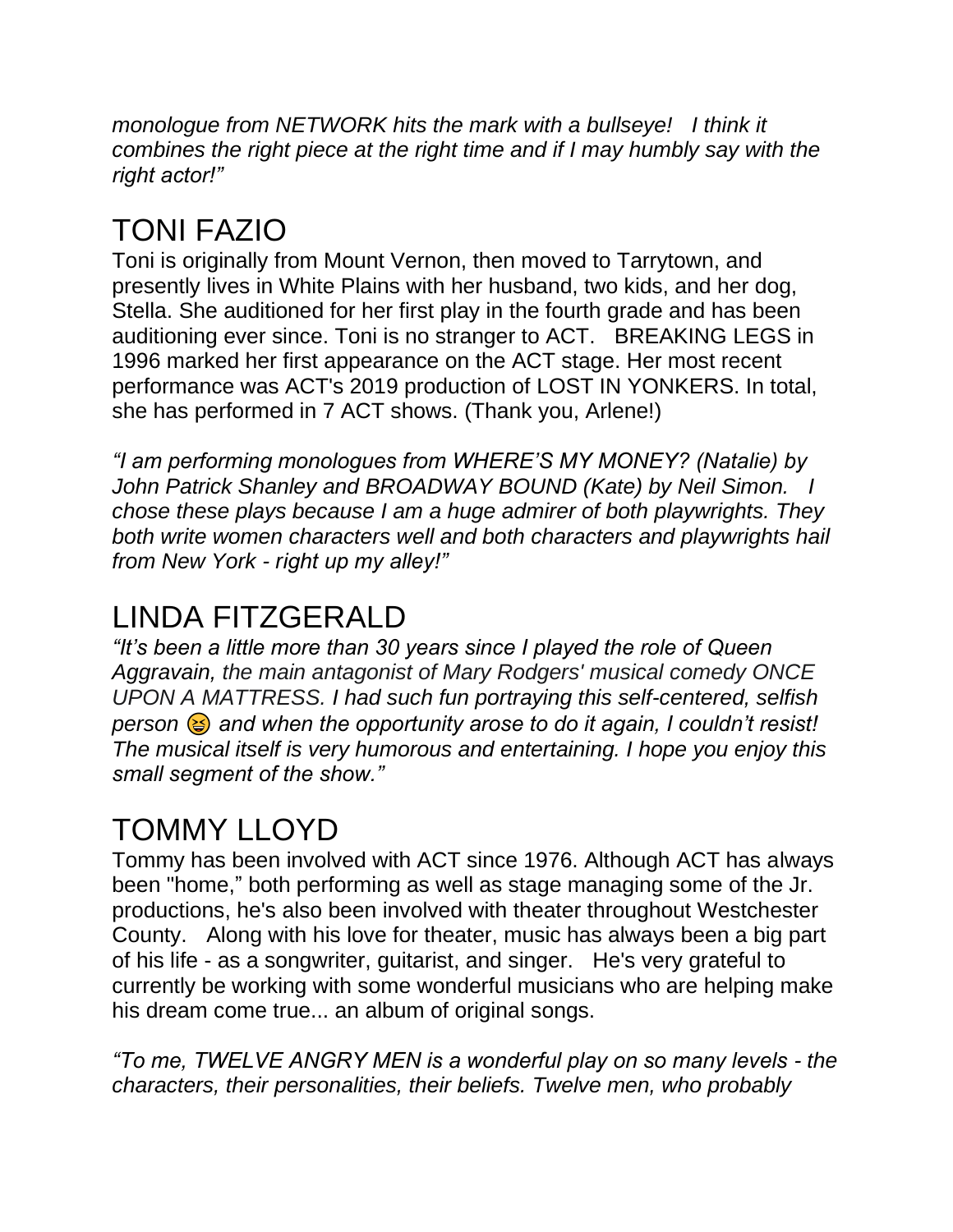*would never be in the same room together, outside of a jury room and all from different backgrounds, have to decide the fate of a boy's future. The character I chose to portray intrigues me. At one point he says: "let's talk facts". But his "facts" aren't facts - except for the fact that he believes they are. And therein lies the danger. Depending on which side of the fence you are on, he's right… or he's wrong. It was going on then and it's happening now."*

## PAUL NACLERIO

Paul is a Social Studies teacher at New Rochelle High School. He lives in White Plains with his wife Laura. Although Arlene and Paul have casually known each other through community theater for over 30 years, this is their first time working together on a theater project! When not on stage you can usually find Paul, his wife, and son Brett going to Mets games.

*"I'm honored to be performing this monologue from the stage version of THE SHAWSHANK REDEMPTION. The character "Red" gives a powerful description of the unlikely relationship between him and new inmate Andy Dufresne and the circumstances that bring them together in the Shawshank Penitentiary. Happily, Arlene cast me in the role of "Red" for ACT's upcoming live stage production of THE SHAWSHANK REDEMPTION. This powerful monologue from novelist Stephen King will hopefully give the audience a feel for the extraordinary circumstances these two main characters find themselves in, and will ultimately bring the audience to ACT's full-length production. While I am a fan of most of the works of Stephen King, I believe this is King's most intriguing and well-rounded work. It is so unlike most of his novels and the movies made from them, that many people do not recognize THE SHAWSHANK REDEMPTION as a work of Stephen King. It is my honor to bring the character of "Red" to ACT's live stage in the near future."*

#### NELLIE O'BRIEN

Nellie has performed in many national and local venues including the Kennedy Center, Lincoln Center, The Westchester Broadway Theatre, Tarrytown Music Hall, The Emelin Theatre, The Performing Arts Foundation, and has TV, radio, voiceovers, comedy improv, and cabaret to her credit. A former TV and Radio news anchor, producer, and correspondent, she is the president of Compelle! Communications, a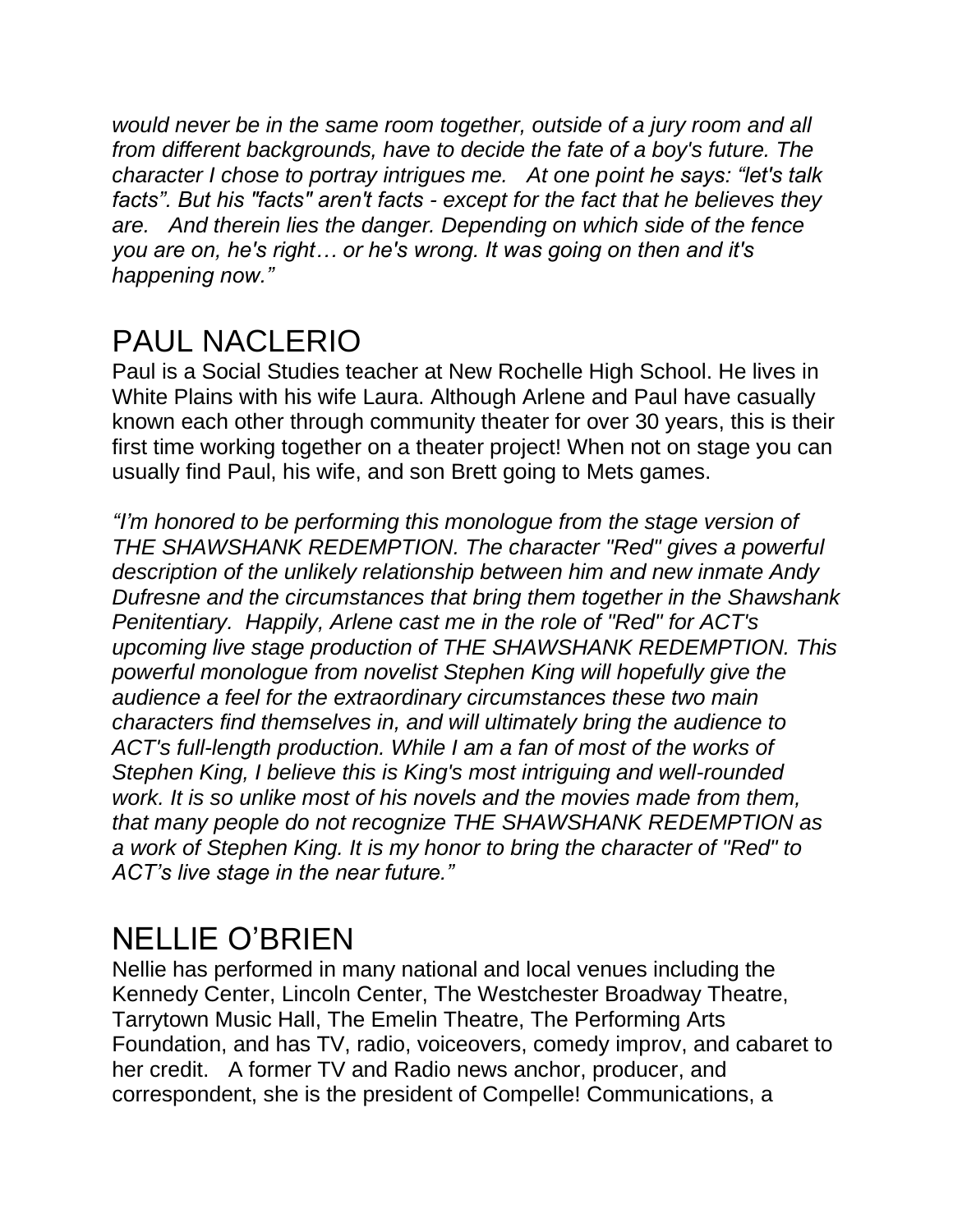company specializing in media training, presentation skills, spokeswork, and message development.

*"When I saw MASS APPEAL on Broadway, I related to and was particularly moved by this monologue. I felt strongly that it could be delivered by anyone and could be relevant to many different situations. When Arlene suggested we pick a piece we've always wanted to do, I thought of this right away. When I found and reread it, it spoke to me again but with a new and profound voice in light of what we are all going through with this frightening pandemic - this silent killer. It feels like violence but it is so quiet. People are suffering; people are boiling and we are losing angels…"*

### BARBARA SALANT

Barbara has been in over 30 productions over the past 10 years throughout the tri-state area including off-Broadway, musical theater, drama, and comedy. *"Doing this filming with ACT is really a marvelous experience for me, a change from live theater and of course, reuniting with Arlene Wendt as my director makes it even that much more special."*

*"Some background on Violet Weston (The matriarch of AUGUST: OSAGE COUNTY)… I was chosen by a colleague, John Palacio, to portray Violet in a Zoom production reading. I became fascinated by her narcissistic complexity… with particular relevance to the recognition of this type of personality now being widely discussed, its impact on family, in the workplace, and in general society. The toxicity of Violet's words, which always have a small element of truth to them, are often offset by bits and pieces of empathetic moments… but truly she is a person who simply can't embrace the positive attributes of her family or friends and ultimately becomes the device of her own loneliness and loveless existence. Which ironically, is what she fears the most. So this monologue is a snippet of Violet - and perhaps we all have a work place colleague or friend or family member whom she will remind us of…"*

### NEIL SCHLEIFER

Neil has appeared in ACT's productions of LAUGHTER ON THE 23rd FLOOR as Max Prince, RUMORS as Ken Gorman, MOONLIGHT AND MAGNOLIAS as David O. Selznick, and LOST IN YONKERS as Uncle Louie. Neil is a teacher of English and Theatre Arts at Pelham Memorial High School. He is the recipient of the National Youth Arts award as Best